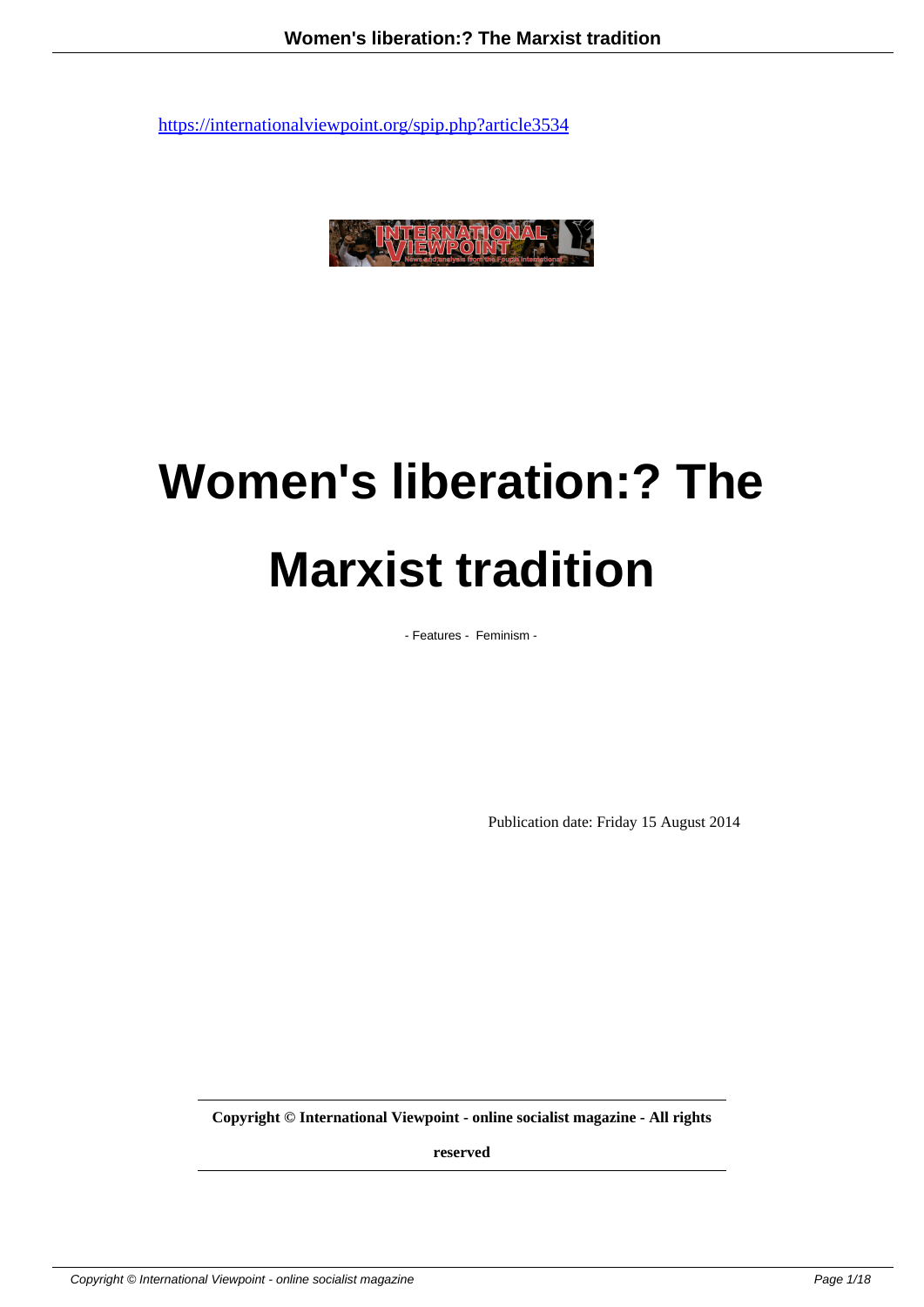### **"If women's liberation is unthinkable without communism, then communism is unthinkable without women's liberation." [**1]

âEuros"Russian revolutionary Inessa Armand

The classical Marxists of the nineteenth and early twentieth centuriesâEuros"Karl Marx, Frederick Engels, Clara Zetkin, Rosa Luxemburg, V. I. Lenin, Alexandra Kollontai, and Leon TrotskyâEuros"developed a theoretical framework tying the fight for women's liberation to the struggle for socialism. While their theory requires updating, [2] their enormous contributions have too often been dismissed or ignored.

Moreover, the history of those who carried on the Marxist tradition on women's oppression during the mid-twentiet[h](#nb2) century has frequently been rendered invisibleâEuros"yet these activists and theorists provided an indispensible thread that continued between the victory of women's suffrage in the 1920s (often referred to as US feminism's "first wave" and the rise of the 1960s movements for women's liberation (known as its "second wave"). Marx and Engels located the root of women's oppression in their role within the nuclear family in class societies. They understood that women's role as biological "reproducers" results in their subordinate status inside the nuclear family, and consequently throughout society. In capitalist societies, women in property-holding families reproduce heirs; women in working-class families reproduce generations of labor power for the system.

The capitalist class has become dependent on this method of "privatized reproduction" within the working-class family because it lessens its own financial responsibility for the reproduction of labor power, which is instead largely supplied by unpaid domestic labor performed primarily by women. The precondition for women's liberation thus requires an end to their unpaid labor inside the family. This, in turn, necessitates a socialist transformation of society, which cannot be achieved gradually but only through a process of social revolution, in a decisive battle between classes.

Marx and Engels early on identified the revolutionary agency of the working class, or proletariat, as the only class capable of leading the transformation to a socialist society. In The Communist Manifesto, they stated, "What the bourgeoisie therefore produces, above all, are its own grave-diggers. Its fall and the victory of the proletariat are equally inevitable." [3] As Hal Draper noted:

The classic formulation of the self-emancipation principle by Marx was written down in 1864 as the first premise of the Rules of the Fir[st](#nb3) InternationalâEuros"in fact, as its first clause:

"CONSIDERING, That the emancipation of the working classes must be conquered by the working classes themselves . . . " [4]

This class-based revolutionary strategy did not downplay the importance of combatting women's oppression among Marxist theorists [of](#nb4) the late nineteenth and early twentieth centuries. As Leon Trotsky argued, "In order to change the conditions of life, we must learn to see them through the eyes of women." [5]

Like Marx and Engels before them, this generation of Marxists recognized the revolutionary agency of the entire working classâEuros"and regarded working-class women as a key compo[ne](#nb5)nt in achieving its revolutionary potential. They emphasized the plight of working-class women and attempted to organize explicitly working-class women's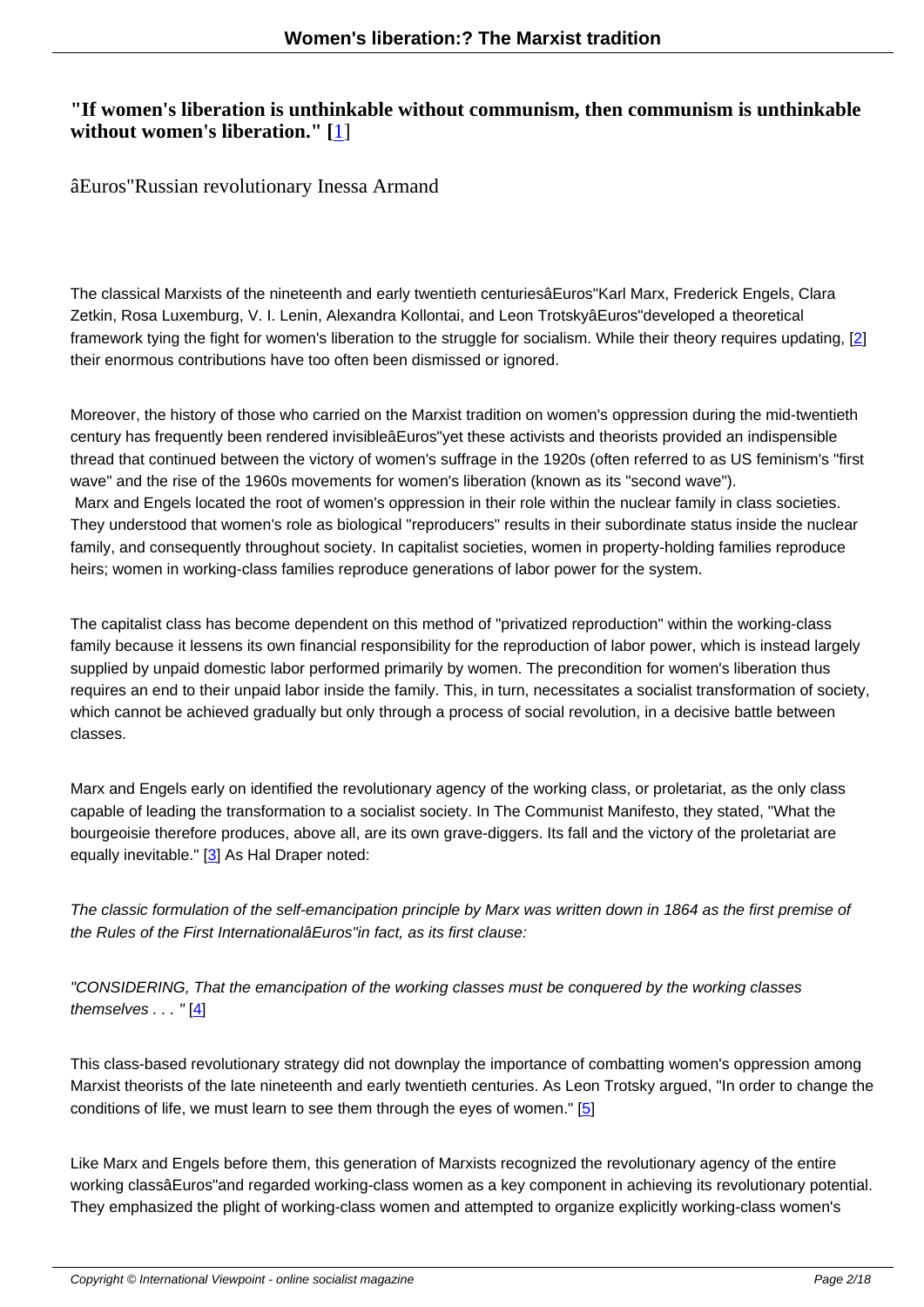movements.

 European Marxists from Germany to Russia were often at the forefront of the fight for women's liberation, while advancing Marxist theory on what was then called "the woman question." They did so not only in an era of growing inter-imperialist conflict leading to World War I but also in the context of rising revolutionary socialist movements. The outbreak of war brought about a whirlwind of patriotism in all the belligerent countries and became the dividing question within the socialist movement itself, as entire socialist parties of the Second International plunged themselves into the war efforts of their "own" ruling classes.

The chasm between revolutionary socialists and those they called "bourgeois feminists" was not due to minor tactical or strategic differences but those of crucial political principles. In the case of Tsarist Russia, for example, ruling-class women threw themselves into the war effort as a trade-off in return for voting rights. The League for Women's Equality called on Russian women to "devote all our energy, intellect, and knowledge to our country. This is our obligation to our fatherland, and this will give us the right to participate as the equals of men in the new life of a victorious Russia." [6]

As socialists Hal Draper and Anne G. Lipow described, revolutionary socialists

 . . . gave strong su[pp](#nb6)ort to all the democratic demands for women's equal rights. But this movement differed from the bourgeois feminists not only in the programmatic context in which it put these âEurosÜdemocratic demands', but alsoâEuros"and consequentlyâEuros"in its choice of immediate demands to emphasize. It viewed itself, in Marxist terms, as a class movement, and this translates into working-women's movement. [7]

### **The self-organization of socialist wom[e](#nb7)n**

Engels encouraged German socialist August Bebel, who had authored Woman and Socialism in 1878, to assist with the founding of a socialist working women's movement within the Social Democratic Party of Germany (SDP). The result was the formation of a women-led party bureau in 1891, with Clara ZetkinâEuros"a leading member of the SPDâEuros"at its political and organizational center.

Zetkin led this work until the Second International split over support for World War I, when she left to join a small number of other anti-war revolutionaries, including members of the Russian Bolshevik Party to found a principled international socialist movement against the imperialist war. After that, Zetkin continued her work outside the Second International.

At the time of the founding of the SPD women's bureau in 1891, women in Prussia were legally barred from attending political meetings or joining political parties. Finally in 1902, as Bebel noted, "the Prussian secretary of state condescended to give women permission to attend the meetings of political clubs, but under the condition that they had to take their seats in a part of the hall specially set aside for them."  $[8]$ 

The achievements of the women's bureau, viewed in this context, were substantial. Its publication, Gleichheit ("Equality"), reached a circulation of 23,000 by 1905 and 112,000 by 19[13](#nb8). Meanwhile, female membership in the party grew from roughly 4,000 women in the party in 1905 to 141,000 by 1913. [9]

The German working-women's movement soon became the epicenter of an international movement of socialist women under the rubric of the Second International, with organizing women wo[rk](#nb9)ers into trade unions its priority. In 1907, Zetkin organized the first international conference of socialist women in Stuttgart, held in the days leading up to the Second International's full congress. At that congress, the Second International voted for universal suffrage for all women and men.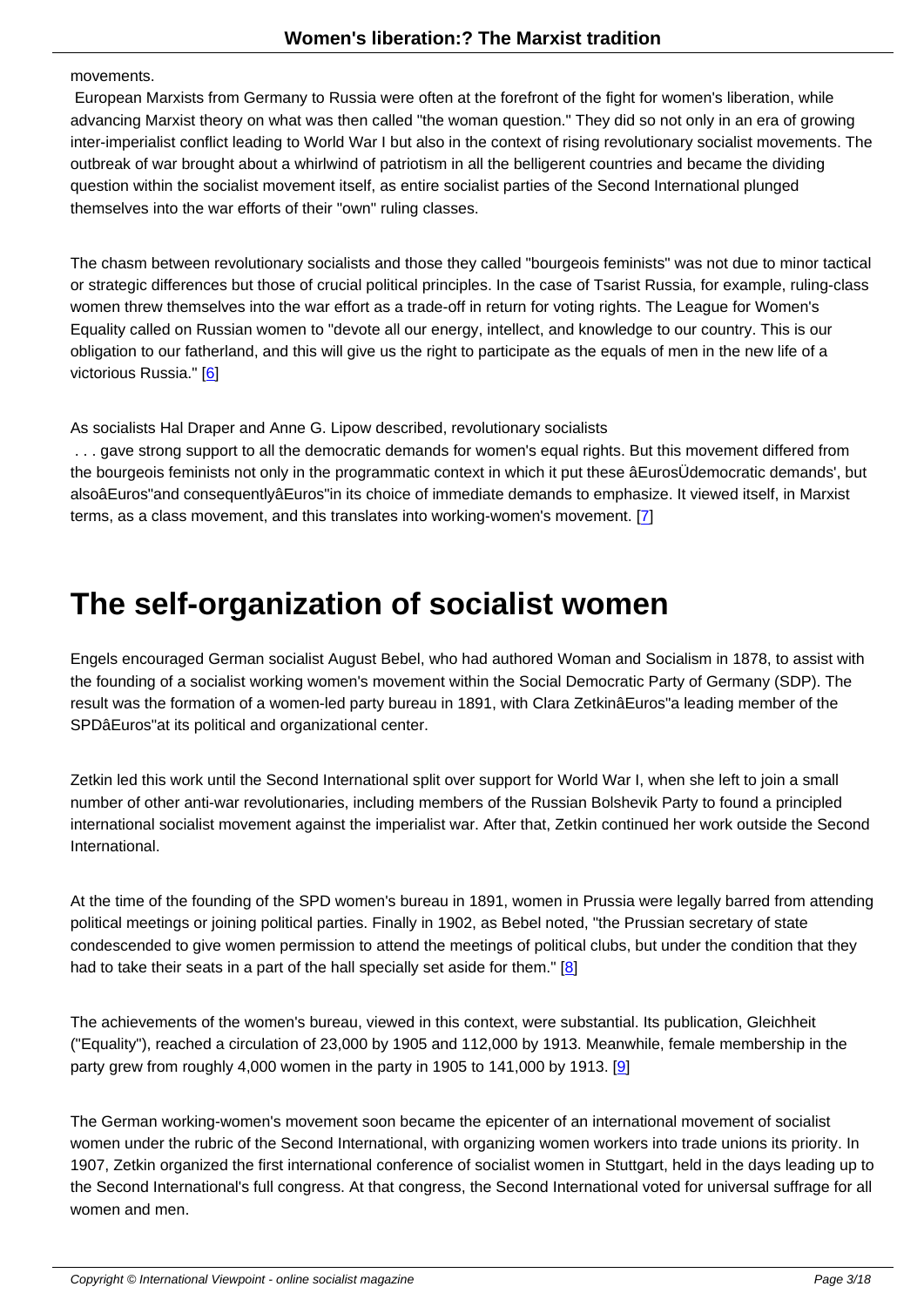The issue of whether to fight for "universal" or "partial" women's suffrage was a point of strong controversy. Some women's suffrage organizations demanded (and in some European countries, won) partial suffrage for womenâEuros"with voting rights based upon property holding and the payment of taxes (i.e., restricting voting rights to those women of financial means). But in many of these same societies, male suffrage was also partial, denying working-class men the right to vote. Thus, partial suffrage merely increased the voting power of the upper classes.

Leading women of the Second International, including Zetkin, Luxemburg, Kollontai, and Eleanor Marx clearly distinguished the socialist demand for women's suffrage from that of "middle-class women." They championed universal suffrage in the context of the class struggle.

In a position paper in preparation for the 1907 Stuttgart women's conference, Zetkin argued for the right to vote for all women, regardless of class:

But when we demand Woman Suffrage, we can only do so on the ground, not that it should be a right attached to the possession of a certain amount of property, but that it should be inherent in the woman herself . . . From this point of view of history, we demand the political equality of women and the right to vote as a recognition of the political rights due to our sex. This is a question which applies to the whole of women without exception. All women, whatever be their position, should demand political equality as a means of a freer life, and one calculated to yield rich blessings to society. Besides, in the women's world, as well as in the men's world, there exists the class law and the class struggle, and it appears as fully established that sometimes between the Socialist working women and those belonging to the middle class there may be antagonisms. . . . This middle class should agitate for the Suffrage, not only in their own interests, in order to weaken the power of the male sex, but they should also labour in the cause of the whole of social reform, and give what help they can in that matter. But while we are ready as Socialists to use all our political might to bring about this change, yet we are bound to notice the difference between us and them. [10]

### **Social class and women's oppression**

In 1909, Russian revolutionary Alexandra Kollontai wrote what proved to be a defining contribution to the Marxist analysis of women's oppression, "The Social Basis of the Woman Question" in which she argued:

The women's world is divided, just as is the world of men, into two camps: the interests and aspirations of one group bring it close to the bourgeois class, while the other group has close connections to the proletariat, and its claims for liberation encompass a full solution to the woman question. Thus, although both camps follow the general slogan of the "liberation of women," their aims and interests are different. Each of the groups unconsciously takes its starting point from the interests and aspirations of its own class, which gives a specific class coloring to the targets and tasks it sets for itself . . . however apparently radical the demands of the feminists, one must not lose sight of the fact that the feminists cannot, on account of their class position, fight for that fundamental transformation of society, without which the liberation of women cannot be complete. [11]

But the other side of Kollontai's approach involved an effort to convince working-class men of the need to support the demands of women workers. The Bolsheviks interv[ene](#nb11)d in strikes and struggles involving a majority of male workers, arguing that working men's class interests lay in fighting for demands such as maternity protection and equal pay for women.

 In preparation for the First All-Russian Congress of Trade Unions in 1917, Kollontai called upon working-class men to support equal pay for women workers arguing,

The class-conscious worker must understand that the value of male labor is dependent on the value of female labor,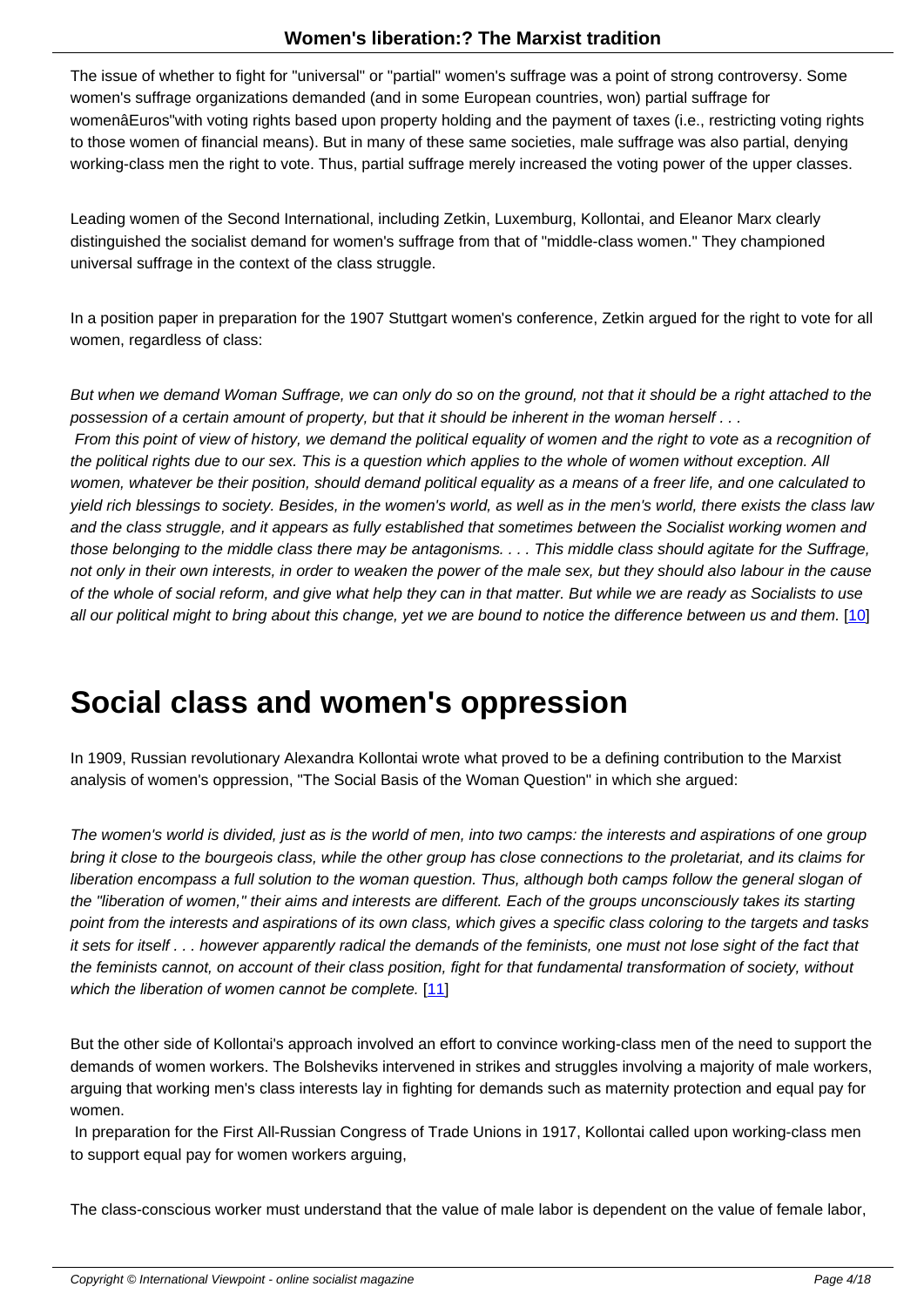and that by threatening to replace male workers with cheaper female labor, the capitalist can put pressure on men's wages, lowering them to the level of women's wages. Therefore, only a lack of understanding could lead one to see the question of equal pay for equal work as purely a "woman's issue." [12]

At the same time, it would be inaccurate to assume that classical Marxists disregarded the plight of middle-class or even bourgeois women. On the contrary, Clara Zetkin expressed clear [em](#nb12)pathy with all women subjugated within the nuclear family. As she argues in 1896, family law dictates to upper-class wives that their husbands are their superiors: "[S]he is still dependent upon her husband. The guardianship of the weaker sex has survived in the family law which still states: And he shall be your master." [13] She also argues:

The bourgeois woman not only demands her own bread but she also requests spiritual nourishment and wants to develop her individuality. It is exactly among these s[trat](#nb13)a that we find these tragic, yet psychologically interesting Nora figures, women who are tired of living like dolls in doll houses and who want to share in the development of modern culture. **The economic as well as the intellectual and moral endeavors of bourgeois women's rights** advocates are completely justified. [Emphasis added.] [14]

In the same contribution, Zetkin also argues that middle-class women

 are not equal to men in the form of possessors of private [pro](#nb14)perty as they are in the upper circles. The women of these circles have yet to achieve their economic equality with men and they can only do so by making two demands: The demand for equal professional training and the demand for equal job opportunities for both sexes. This battle of competition pushes the women of these social strata towards demanding their political rights so that they may, by fighting politically, tear down all barriers which have been created against their economic activity. [15]

There is an important distinction, noted by Zetkin above, between ruling-class and middle-class women. Middle-class women, like all members of the middle class, experience wide-ranging financial, employment, and [life](#nb15) circumstances. The upper-middle class approaches the lifestyle of the ruling-class, while the lower-middle class faces conditions barely discernible from workers. Thus, middle-class women can be pulled in different political directionsâEuros"some gravitating toward the bourgeoisie and others identifying with the interests of workers.

Indeed, Zetkin, writing in 1896 with tremendous foresight, remarked on the increasing tendency toward the proletarianization of "mental labor" affecting academics and other professionsâEuros"a factor that is far more relevant today than in Zetkin's time:

Within the bourgeois intelligentsia, another circumstance leads to the worsening of the living conditions: capitalism needs the intelligent and scientifically trained work force. It therefore favored an overproduction of mental-work proletarians and contributed to the phenomenon that the formerly respected and profitable societal positions of members of the professional class are more and more eroding. [16]

### **The early US movement for w[om](#nb16)en's liberation**

The early twentieth century movement for women's suffrage in the US differed somewhat from its European counterparts, but its dynamics were similar. While the US government had granted "universal suffrage" to men, it did not block Southern states from imposing Jim Crow poll taxes and other restrictions intended to deny the vote specifically to Black men.

Thus, Jim Crow segregation effectively imposed partial suffrage on men, denying the right to vote to Black men within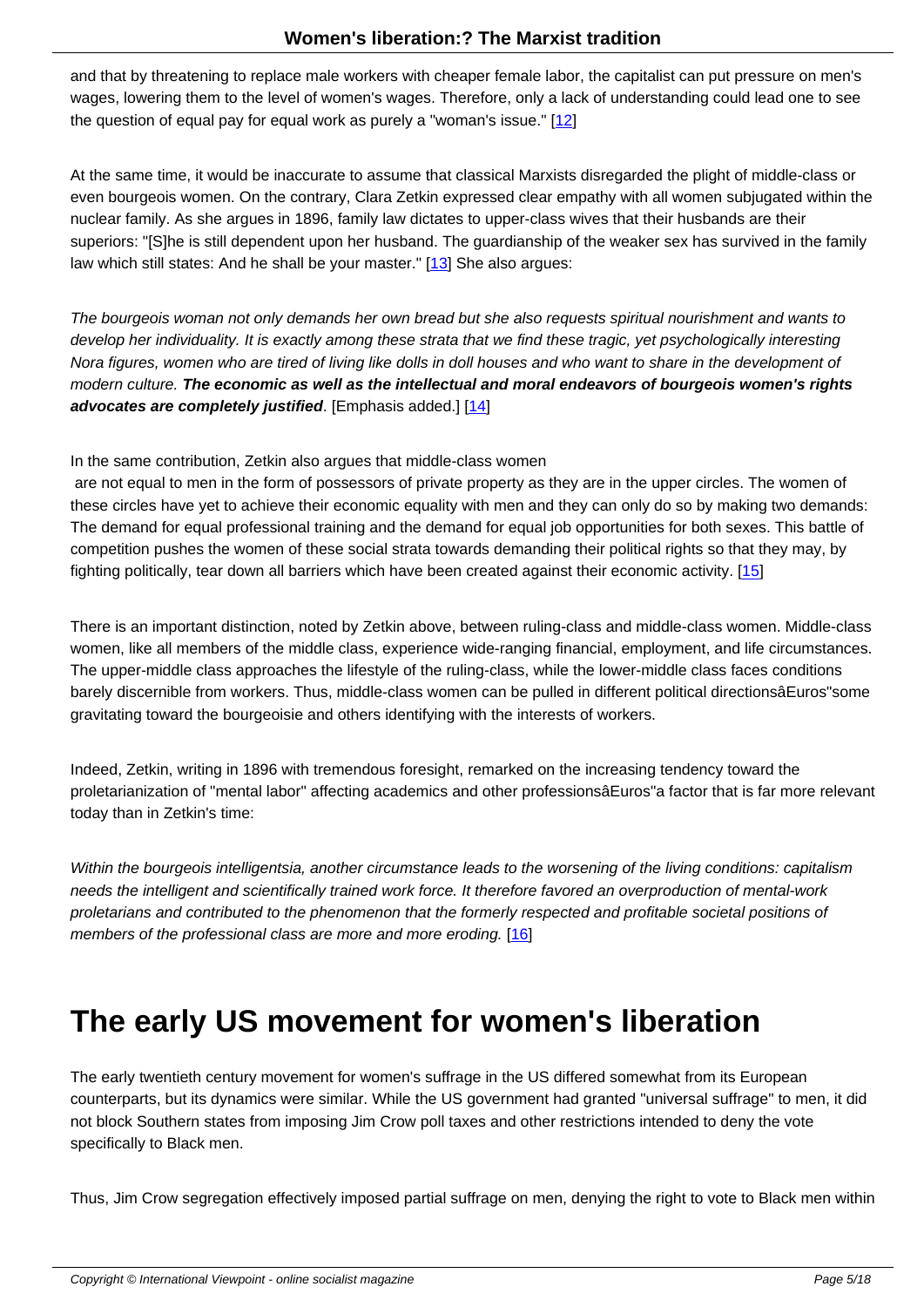former Confederate states. Sidestepping this vital issue, US suffragists called for "universal suffrage" for women (even though Black women would also be denied the right to vote in Jim Crow states). The white-led National American Woman Suffrage Association (NAWSA) allowed Southern affiliates to practice racial segregation and to call for votes for white women only.

Overt racism was not limited to Southern chapters, however, as demonstrated in a letter to a local congressman from NWP leader Carrie Chapman Catt: "The women of New York are now the political equals of the men of New York, but the white women of the south are the political inferiors of the negroes." [17]

African-American women, including Mary Church Terrell and Ida B. Wells-Barnett, organized for women's suffrage in conjunction with the NAWSA, but primarily through the National Associatio[n of](#nb17) Colored Women and the Alpha Suffrage Club. Wells-Barnett played a key role in integrating the 1913 women's suffrage parade, yet she was asked to walk at the end of the march. She responded in anger, "If the Illinois women do not take a stand now in this great democratic parade then the colored women are lost." [18]

US socialists and radicals could have joined their European counterparts in fighting for full suffrage for both men and women, regardless of their class or race. Unfortunatel[y, th](#nb18)is did not prove to be the case.

In the United States in the early twentieth century, socialists and other radicals held frequently overlapping membership in both the anarcho-syndicalist Industrial Workers of the World (IWW) and the Socialist Party (SP), part of the Second International. Both the IWW and the SP were committed to the emancipation of working-class women and closely linked the class struggle with winning women's right to birth control, although they disagreed on the value of winning women's suffrage.

While the IWW was unapologetically antiracist, it refused to involve itself in electoral activity and flatly opposed the suffrage movement, which they labeled "rich faddists for woman suffrage." [19] The IWW's fiery organizer Elizabeth Gurley Flynn stated plainly, "To us society moves in grooves of class not sex." [20]

Lucy Parsons, widow of Haymarket martyr Albert Parsons and a leading ra[dica](#nb19)l in her own right, emphasized the power of women workers in her speech to the IWW's founding conference in 1[905](#nb20):

We, the women of this country, have no ballot even if we wished to use it, and the only way that we can be represented is to take a man to represent us. You men have made such a mess of it in representing us that we have not much confidence in asking you, and I for one feel very backward in asking the men to represent me . . .

[Women] are the slaves of slaves. We are exploited more ruthlessly than men. Whenever wages are to be reduced the capitalist class use women to reduce them, and if there is anything that you men should do in the future it is to organize the women. [21]

In contrast to the IWW's effective boycott of the suffrage movement, the SP worked alongside suffragistsâEuros"but without a policy to sys[tem](#nb21)atically challenge its adherence to the segregationist status quo. Indeed, the SP was divided between its left and right wings on the crucial issue of racial segregation. On its left wing, Eugene Debs, perhaps the SP's most inspirational orator, opposed racial segregation and refused to speak in front of segregated audiences. On the right, Victor Berger argued that socialism in the US and Canada would only be possible if they remain "white man's" countries. Berger also warned that if the tide of immigration into the US was not stopped, "this country is absolutely sure to become a black-and-yellow country within a few generations." [22]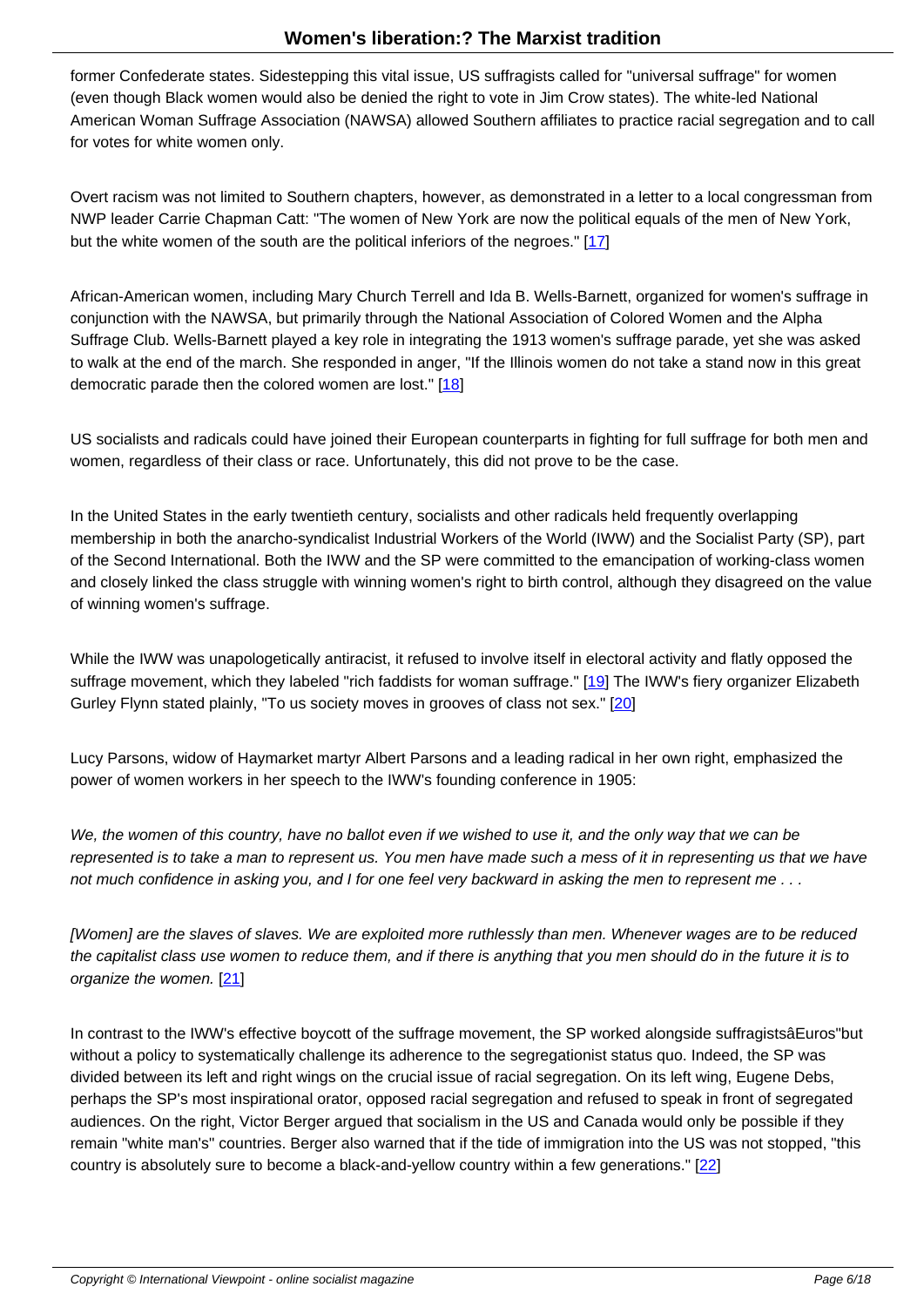While Debs tended to shun internal SP debates, Berger and the party's right wing dominated the party's organizational apparatus, thereby exercising considerable influence over SP policy.

The right wing of the SP placed a premium on winning electoral office, and increasingly regarded this as the path to winning a socialist society. After some internal debate, the SP voted to establish a National Woman's Commission in 1908âEuros"charged not only with overseeing work among women, including suffrage, but also "for organizing the attack upon male superiority among Socialists." [23]

Much of this work centered around educating and aiding working-class women in accessing reliable birth control, as a way to limit family size and repeated pregnanci[es](#nb23) in conditions of pervasive poverty. Historians have focused much attention on the pioneering role in the early birth control movement of then-socialist Margaret Sanger, who later converted to a racist eugenics viewpoint.

But many other women radicals in the IWW and SP received far less acclaim yet maintained a lifetime commitment to fighting for the right of women to control their own reproductive lives. At a time when dispensing even information about contraception was illegal, these activists faced police raids and arrest as they continued their work among women.

Antoinette Konikow, a Russian revolutionary who migrated to the United States in 1893, dedicated herself to this project while remaining central to the US revolutionary socialist movement until her death in 1946. Konikow explicitly tied women's right to control their fertility to the fight for women's equality. As she wrote in her 1923 pamphlet, Voluntary Motherhood, "Women can never obtain real independence unless her functions of procreation are under her own control." [24] Konikow never veered from this approach, presaging themes that emerged in women's liberation movements of the 1960s.

Konikow's offices [we](#nb24)re raided regularly, so she kept her medical files in code to prevent police from prosecuting her patients. As socialist-feminist Diane Feeley commented, "Although the overwhelming majority of her patients were poor immigrant women, whenever Dr. Konikow was arrested, she found that bond was quickly posted by some wealthy woman, who, given Massachusetts' repressive laws, may have had to turn to this revolutionary for help." [25]

As a medical doctor, Konikow described how university training left doctors ignorant of birth control methods and therefore unable to help their women patients urgently seeking to control their fertility. In response, she authored [The](#nb25) Physician's Manual of Birth Control in 1931, which included not only a detailed discussion of the female anatomy but also information on what she considered the most reliable method of birth control at the timeâEuros"the diaphragm and spermicidal jelly. [26]

The SP also devoted itself to supporting striking women workers and encouraging their union organization into the American Federation [of L](#nb26)abor (AFL), even though the labor federation did not welcome women, Blacks or immigrants into its fold. In this project, women SP members collaborated with suffragists and other middle-class reformers, although substantial friction sometimes existed between these reformers and women workers. [27]

The New York City garment workers' strike of 1909-10, often referred to by labor historians as "the uprising of the 20,000," involved a largely immigrant and teenage female workforce who fought their way to th[e bi](#nb27)tter end, with mostâEuros"though not allâEuros"shops winning union recognition with Local 25 of the International Ladies Garment Workers Union.

When the strike began, the strikers received strong support not only from the SP, but also from suffragists and the middle-class Women's Trade Union League (WTUL), known as "allies" of the strikers. The SP maintained its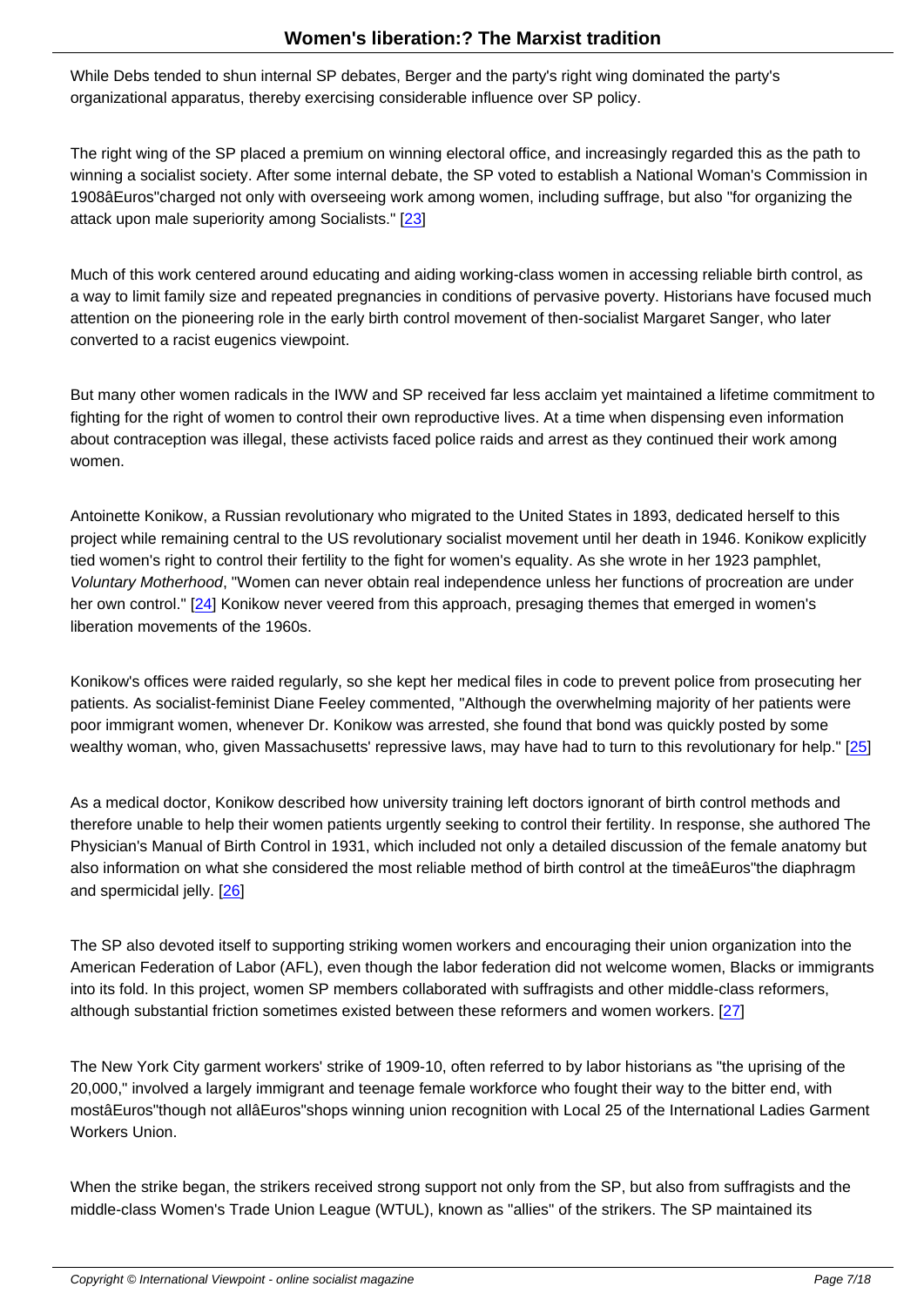commitment to the strike throughout, although the interest of the middle-class allies waned as the strike dragged on and the strikers voted down a contract proposal from the employers. One angry member of the WTUL made a proposal to "start a campaign against socialism," because "socialism is a menace . . . It just makes those ignorant foreigners discontented, sets them against the government, makes them want to tear down." [28]

But the inspiration of the garment workers was profound. When the Socialist Party organized "Women's Day" marches in 1910, their march through the streets of New York City was a massive display of [solid](#nb28)arity and class consciousness among women workers, including sizeable contingents of garment workers, putting forward demands for higher wages, better working conditions, along with the demand for the right to vote.

The heroism of the New York City garment workers inspired Clara Zetkin to move a resolution at the 1910 Second International Conference of Working Women to declare International Women's Day an annual socialist holiday, a tradition that continues to this day.

In February 1917, women textile workers in Petrograd organized a demonstration for International Women's Day under the theme "Opposition to the war, high prices, and the situation of the woman worker," resulting in a massive strike movement which, in turn, overthrew the tsar. This day became, effectively, the first day of the Russian Revolution.

## **Revolutionary Russia and the challenges to realizing women's liberation**

The leaders of the Russian Revolution of 1917 had from the beginning made combatting women's oppression a central aspect of their revolutionary project. During its brief existence, this revolutionary government offered a glimpse of what a genuinely socialist society could offer in creating the material conditions for women to be liberatedâEuros"but also the challenges that must be faced in making women's liberation a reality in a post-revolutionary context.

Below I briefly examine the legal achievements and also the limitations of these in achieving genuine equality for womenâEuros"indicating the degree to which further struggle will be necessary after a socialist revolution to eradicate women's oppression.

To be sure, the revolutionary government enacted legislation establishing full social and political equality for women: the right to vote and to hold public office, the right to divorce at the request of either partner, the principle of equal pay for equal work, paid maternity leave for four months before and after childbirth, and child care at government expense. AbortionâEuros"viewed only as a health matterâEuros"was made legal in 1920, and women won the right to obtain free abortions in state hospitals. Only those who performed abortions for profit were considered criminals.

In addition, the revolution repealed all laws criminalizing homosexuality along with other laws regulating sexuality. [29] ] Bolshevik Grigorii Btakis described the impact of the October Revolution on sexuality in 1923:

[Soviet legislation] declares the absolute non-interference of the state and society into sexual matters, so long as nobody is injured, and no one's interests are encroached uponâEuros"concerning homosexuality, sodomy, and various other forms of sexual gratification, which are set down in European legislation as offences against moralityâEuros"Soviet legislation treats these exactly as so-called "natural" intercourse. [30]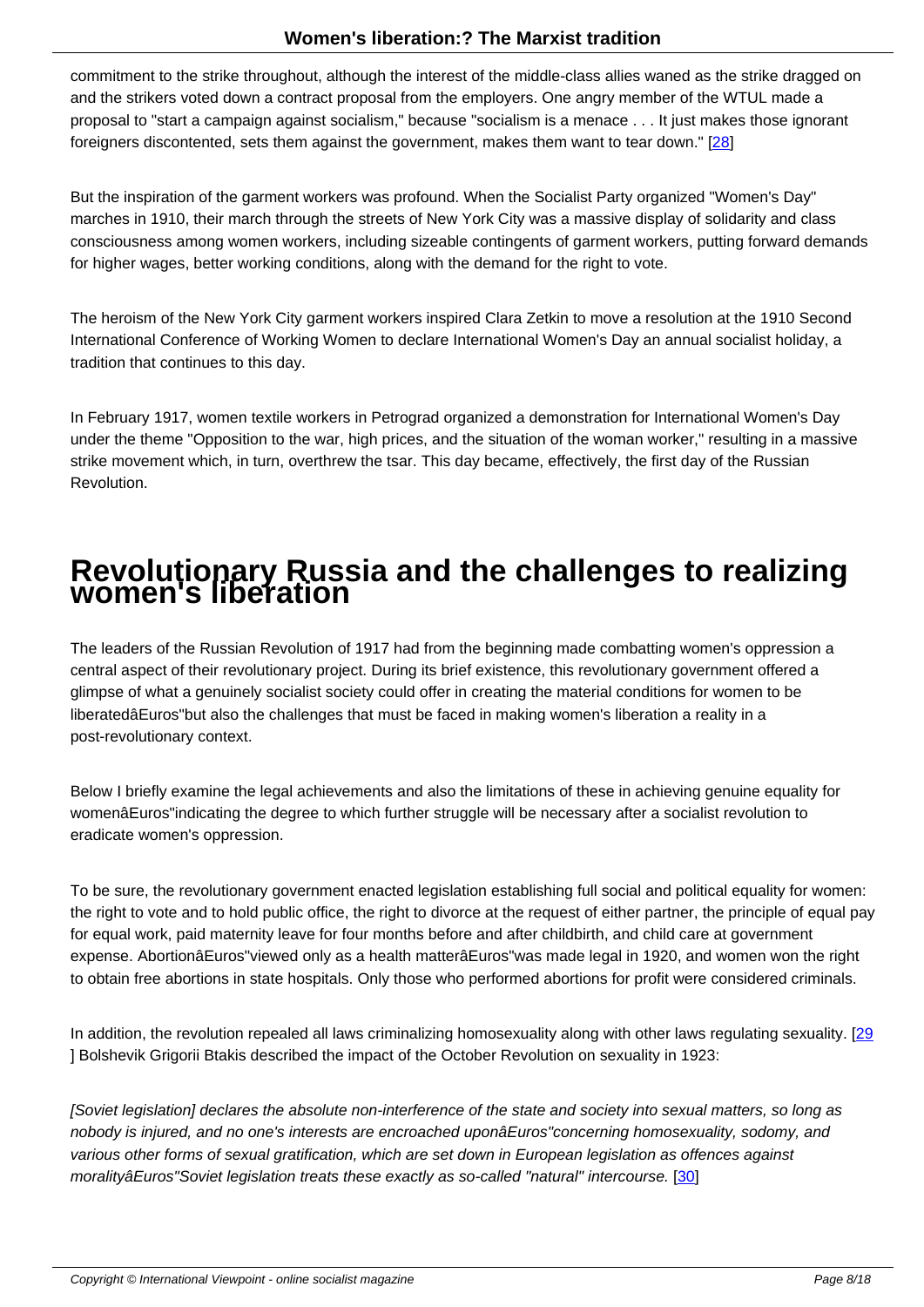But legal equality, while crucial, did not achieve liberation in everyday life within the family. As Lenin explained in 1919:

Laws alone are not enough, and we are by no means content with mere decrees. In the sphere of legislation, however, we have done everything required of us to put women in a position of equality and we have every right to be proud of it. The position of women in Soviet Russia is now ideal as compared with their position in the most advanced states. We tell ourselves, however, that this, of course, is only the beginning. [31]

Lenin commonly referred to women's oppression within the family as "domestic slavery," and he expressed alarm at its continuation in post-revolutionary Russia. In a 1920 interview with Zetkin, several yea[rs a](#nb31)fter the revolution, Lenin spoke in detail about the obstacles women continued to encounter in their domestic lives. The following quote from Lenin makes clear that Russian Marxists did not expect women's oppression to automatically disappear after the revolution, but recognized the need for continued struggle:

Very few husbands, not even the proletarians, think of how much they could lighten the burdens and worries of their wives, or relieve them entirely, if they lent a hand in this "women's work". But no, that would go against the "privilege and dignity of the husband." He demands that he have rest and comfort. The domestic life of the woman is a daily sacrifice of self to a thousand insignificant trifles. The ancient rights of her husband, her lord and master, survive unnoticed . . . I know the life of the workers, and not only from books. Our communist work among the masses of women, and our political work in general, involves considerable education among the men. We must root out the old slave-owner's point of view, both in the Party and among the masses. That is one of our political tasks, a task just as urgently necessary as the formation of a staff composed of comrades, men and women, with thorough theoretical and practical training for Party work among working women. [32]

Trotsky likewise argued, "To institute the political equality of men and women in the Soviet state was one problem and the simplest . . . But to achieve the actual equality of ma[n an](#nb32)d woman within the family is an infinitely more arduous problem." He concluded, "All our domestic habits must be revolutionized before that can happen. And yet it is quite obvious that unless there is actual equality of husband and wife in the family, in a normal sense as well as in the conditions of life, we cannot speak seriously of their equality in social work or even in politics." [33]

The Bolsheviks thus never harbored the illusion that a victorious socialist revolution is all that is required to end women's oppression. Old customs and attitudes cannot be expected to change overnight, but can [only](#nb33) shift over time, as new generations grow up without the ideological baggage perpetuated by oppressive class societies over the course of centuries.

Indeed, it is more appropriate to appreciate the degree to which the Bolsheviks understood that the revolution was not the end, but the beginning of the struggle to win women's liberation. Most importantly, they understood the centrality of freeing women from the drudgery of "domestic slavery," however difficult, as the key to their future liberation in all spheres of life.

### **The revolutionary turning point**

The 1917 Russian Revolution had inspired a wave of revolutionary struggle across Europe. The possibility that the revolution would spread to more economically advanced societies, particularly in Germany, kept the revolutionary government's hopes alive in its first few years. That hope was erased with the final defeat of the German revolution in 1923. Russia, its economy in shambles, was left isolated. The political terrain was thereby transformed: the decade that followed witnessed Stalinist counterrevolution in Russia and the ascendency of fascism in Europe.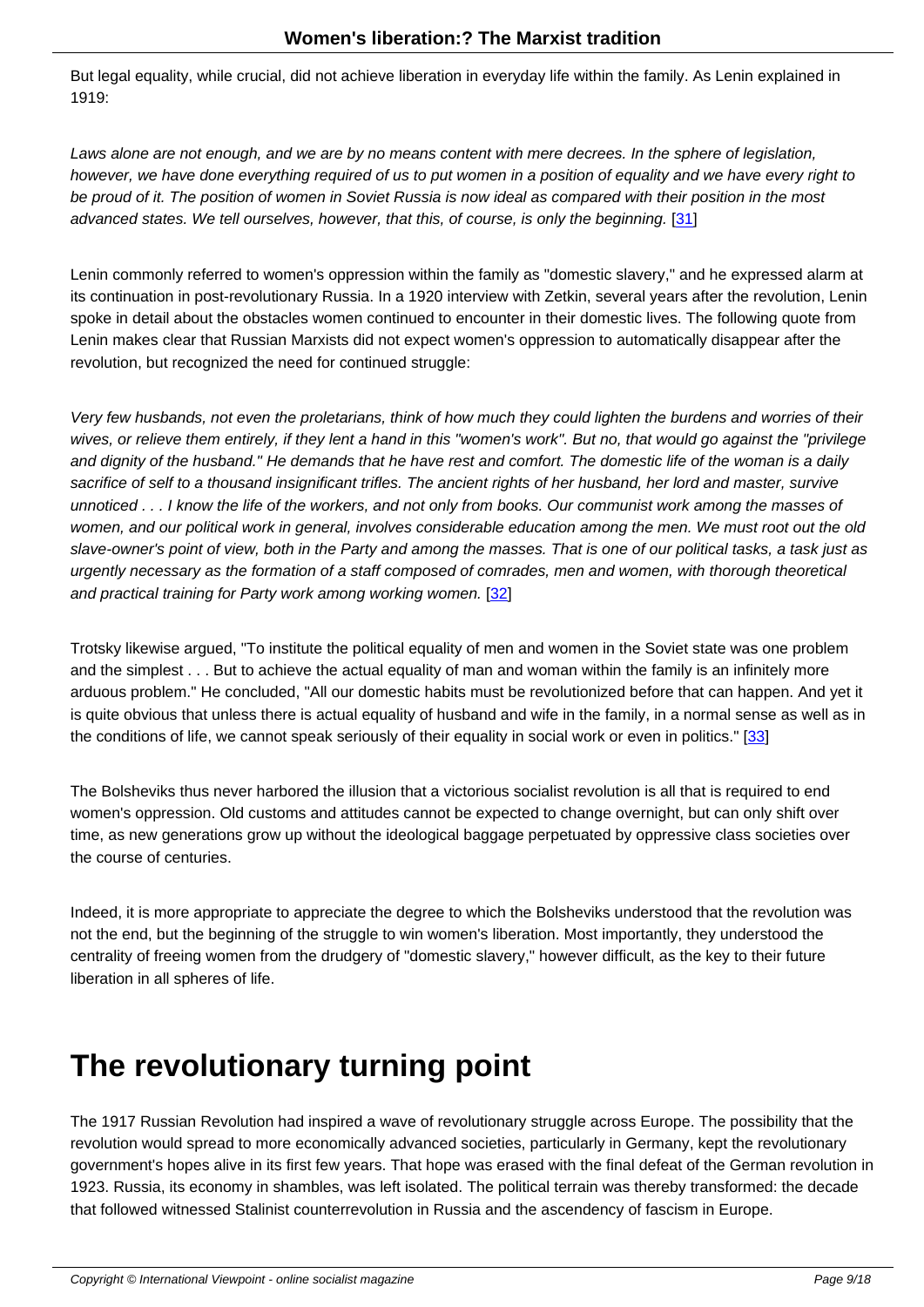The Russian revolution also marked a turning point for the Left in the United States. The SP had managed to survive the war intact because the party maintained a firm antiwar stance. But in 1919, Russian revolutionaries formed the Third, or Communist, International with the affiliation of nineteen organizations and parties. The Russian revolution thus accelerated the already escalating conflict between the SP's left and right wings, as the party's revolutionaries cheered the Bolsheviks and the reform wing opposed them. By 1919, the SP lost its left-wing majority, that went on to form what became the Communist Party (CP)âEuros"affiliated with the Third International. Most IWW membersâEuros"many having already left or been expelled by the SPâEuros"followed suit.

The 1920s, however, proved a difficult period for those seeking to uphold the Marxist tradition. The US government conducted mass raids and deportations of immigrants suspected of socialist or anarchist activity. Moreover, as Stalin consolidated his power in the Soviet Union in 1928, the CP expelled the minority in the party who supported the Trotskyist opposition to Stalinism.

The result was the emergence of two distinct socialist movementsâEuros"one pro-Stalin, and the other pro-TrotskyâEuros"together comprising the political wings of the socialist left until the emergence of the New Left in the 1960s.

In this way, some of the most dedicated and talented women leaders from the early twentieth century ended up in different organizations with opposing political views on some fundamental political questions. Konikow, one of the founding members of the US Trotskyist movement, continued her work around delivering safe contraception, and wrote extensively on women's right to birth control in the Trotskyist Militant newspaper in the 1930s and early 1940s. Gurley Flynn joined the CP in 1936 and penned a regular column for the Daily Worker.

In this way, women veterans of the early twentieth century radical movements played a key role in transmitting their commitment to women's emancipation to a younger generation of women in the US Left.

### **Organizing among women in the Great Depression**

In the tumultuous movement for union recognition in the 1930s, the commitment to women's emancipation often played out in the course of the class struggleâEuros"without an explicit call for women's political equality.

One of the most striking examples from the labor movement is the momentous Flint sit-down strike during the winter of 1936-37, when Trotskyists (at that time members of the Socialist Party) and Communists worked together in brilliant cohesion to lead their strike against General Motors (GM) to victory. SP member Genora Johnson (later Genora Dollinger), at the time the twenty-three-year-old wife of striker Kermit Johnson, formed the Flint Women's Emergency Brigade.

While made up primarily of strikers' wives, the Emergency Brigade was far from the typical "ladies" auxiliary, consciously referring to their organization as made up of "women" and not "ladies". [34] The women of the Emergency Brigade wore the uniform of a red beret and armband, which Dollinger later revealed was chosen partly because "[i]t was the red flag, it's a socialist color." [35]

The Emergency Brigade could be mobilized on a moment's notice to defend the strike, carrying wooden sticks resembling baseball bats. As the New York Times [note](#nb35)d at the time, the women of the Emergency Brigade "did not content themselves with passive resistance but used clubs the size of baseball bats, whittled down at the end to make them easy to swing and handle." [36] On more than one occasion, the Emergency Brigade faced off against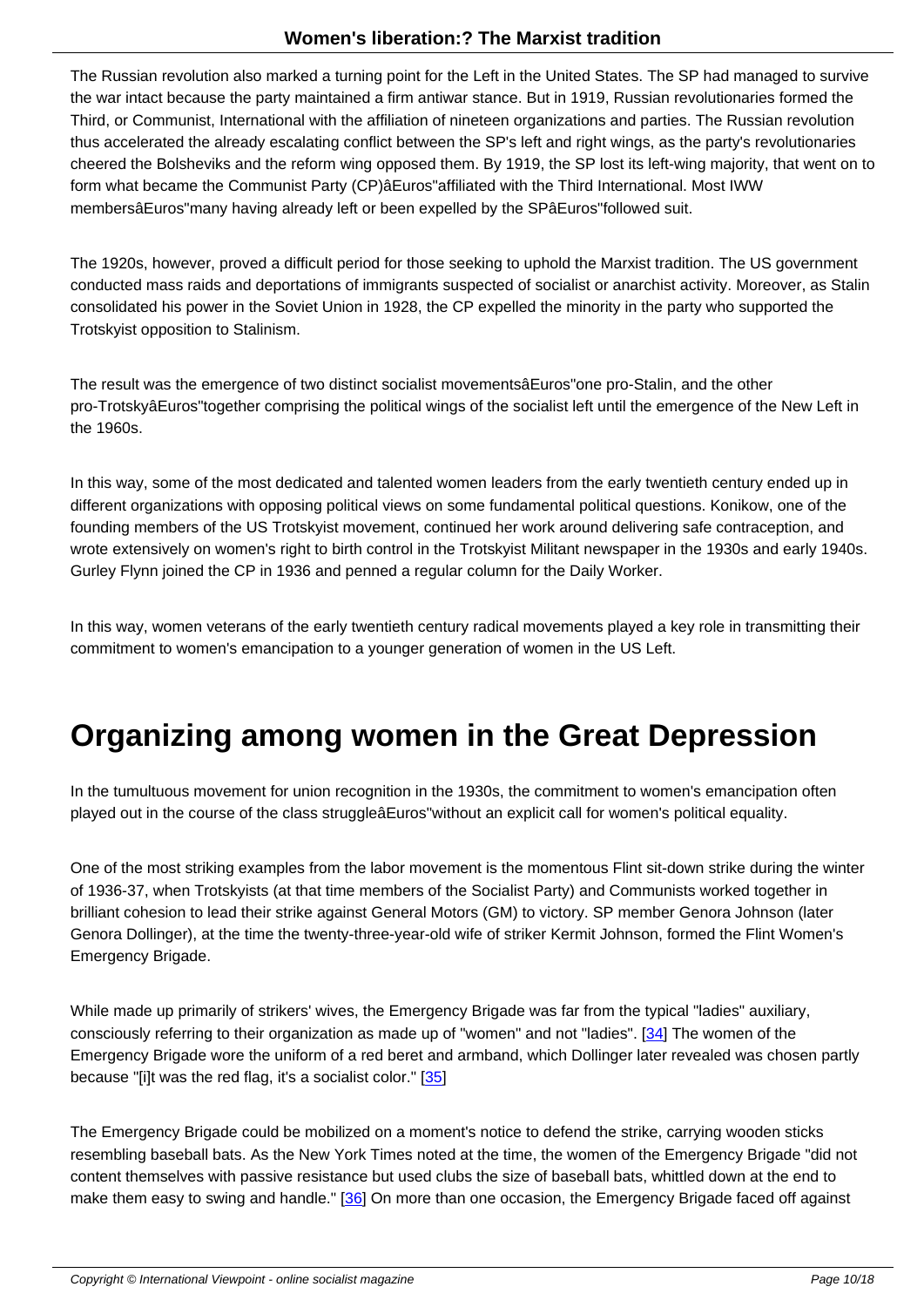the policeal area taunting them to beat up or shoot at a group or women.

One of the Emergency Brigade's most clever tactics was the "sound car" which was quickly dispatched when there was a sign of trouble outside the plant. The sound car would arrive to direct pickets in battle through its loudspeaker. This tactic proved indispensible in the strike strategists' diversionary battle to sidetrack police by pretending to occupy the Chevy # 9 plant (while actually taking Chevy #4) on February 1. This strategy, while ultimately successful, nevertheless placed strikers' lives at stake as they fought the police at Chevy #9. As researcher Janice Hassett described, "GM police exchanged blows with the strikers, and used clubs and tear gas to move them to the back of the plant. The Emergency Brigade, âEurosÜalways ready for emergencies' was on hand, and used their own clubs to break the windows and let air into the factory." [37]

The CP, due to its larger size and consistent attention to combatting racism in the 1930s, made inroads in building a multiracial organization during that era. Black C[om](#nb37)munist women began to organize systematically among Black working-class women during the 1930s. Harlem Communist women, as historian Erik S. McDuffie describes in Sojourning for Freedom, organized against the high prices of food in white-owned grocery stores, including the following demonstration in 1935:

On June 3, 1935, "flying squads" of black women and children defiantly marched down Harlem's 125th Street between Seventh and Eight Avenue, the neighborhood's main commercial thoroughfare. They were one thousand strong. Chanting, "Prices of meat must come down!" they demanded a 25 percent reduction in meat prices. Protesters held spontaneous street corner meetings about high-priced food and other pressing community concerns around high unemployment, bad housing, and inadequate social services. They meant business. Groups of women darted into white owned grocery stores, confronting startled white merchants about why they sold high-priced, low-quality food to their black clientele. [38]

McDuffie concluded, "The demonstration was successful. Later that evening almost fifty stores agreed to immediately reduce food prices by 25 percent." [39] [The](#nb38) Harlem Action Committee Against the High Cost of Living, led by West Indies-born Bonita Williams, organized this immediately successful protest. Williams and Audley Moore were two of the CP's women grassroots leaders in Harlem, simultaneously organizing struggles against unemployment and evictions, rent strikes, and union or[gan](#nb39)izing in this turbulent period.

Williams and Moore, like many Harlem radical activists, had first entered politics as part of Marcus Garvey's movement in the 1920s, attracted by his message of nationalism and race pride. Both joined the CP through their involvement in the CP-led campaign to free the "Scottsboro Boys," nine Black teenagers who had been falsely accused of raping two white women on a train in 1931. After Williams took part in a thousands-strong multiracial march through Harlem, she recalled thinking, "If they've got a movement like that, and they're conscious of this thing [Marcus] Garvey had been speaking about, then this may be a good thing for me to get in to free my people." [40]

As the examples above show, Socialist and Communist women led important struggles involving women in the 1930s without attempting to forge a movement for women's rights. In the case of Williams and Moore, their struggles [we](#nb40)re more explicitly tied to Black liberation than women's liberation. In a later interview with Hassett, Dollinger argued that a fight for "women's liberation" would have been "historically immature" in the working-class movement of 1937.

#### But as Hassett concluded later of the Flint Emergency Women's Brigade,

 Despite the fact that the efforts of the women were not expressed in a "woman's movement," gender issues were a salient feature of the 1937 strike. Genora Johnson emphasizes that "it was a radical change. . . . To give women a right to participate in discussions with their husbands, with other union members, with other women, to express their views . . . that was a radical change for those women at that time . . ."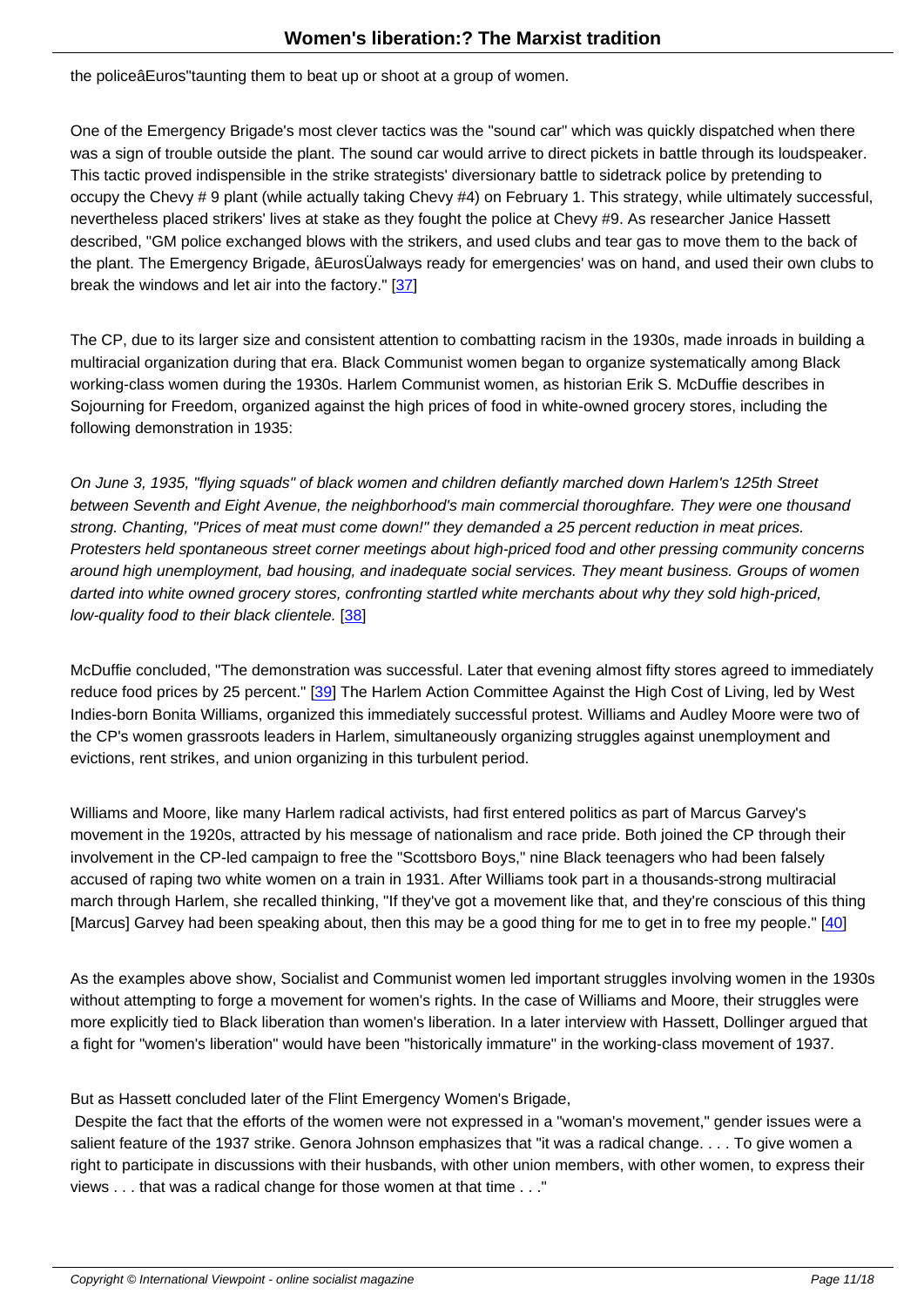It was not a feminist action, and it was not a women's movementâEuros"it was a labor and class dominated phenomenonâEuros"but the events of 1936-1937 did show the nation, and the women themselves that they were not just what they had been taught to be, that they were capable of concerted, orchestrated, and sometimes even heroic behavior. There is reason to believe that none of them was ever again "just a woman." [41]

## **The 1940s and 1950s**

Renewed interest in the politics of women's oppression began among women within the organized Left in the immediate aftermath of World War II. The war era had seen the mass induction of women into high-paying manufacturing jobs in the interests of maximum war production, only to be driven out at the war's end to make room for returning vets. Many white women returned to homemaking with or without the combination of part-time work, while Black women workers were driven back into the same full-time, low-paying domestic labor occupations they held prior to the war.

World War II had also exposed the racist hypocrisy of fighting to extend America's "democratic freedoms" that at home excluded Black Americans from the democratic process. The civil rights movement grew in strength in the 1950s and inspired a broad radicalization in the 1960s.

Women in and around the Communist and Trotskyist movements began to reexamine theories of women's oppression, with some incorporating the effects not only of class inequality but also of racism. In so doing, they began to develop a political groundwork that helped to pave the way for the future fight for women's liberation.

Communist Party leader Claudia Jones penned perhaps the most salient exposition of the interlocking oppressions suffered by Black women prior to the 1960s. Jones' article, "An End to the Neglect of the Problems of the Negro Woman!" published in 1949 in Political Affairs, first clearly asserts, "Negro womenâEuros"as workers, as Negroes, and as womenâEuros"are the most oppressed strata of the whole population." [42]

Jones continues, "It is incumbent on progressive unionists to realize that in the fight for equal rights for Negro workers, it is necessary to have a special approach to Negro women workers, [who](#nb42), far out of proportion to other women workers, are the main breadwinners in their families." [43]

Jones explicitly challenges "progressive white women" to recognize that this fight for equality of Negro women is in their own self-interest, inasmuch as the superexploitation and [opp](#nb43)ression of Negro women tends to depress the standards of all women . . . Persistent challenge to every chauvinist remark as concerns the Negro woman is vitally necessary, if we are to break down the understandable distrust on the part of Negro women who are repelled by the white chauvinism they often find expressed in progressive circles. [44]

In the same path-breaking essay, Jones emphasizes sexual assault as one of the key issues facing Black women:

But none so dramatizes the oppressed status of Negro womanhood as does the case of Rosa Lee Ingram, widowed mother of fourteen childrenâEuros"two of them deadâEuros"who faces life imprisonment in a Georgia jail for the "crime" of defending herself from the indecent advances of a "white supremacist." . . . It exposes the hypocritical alibi of the lynchers of Negro manhood who have historically hidden behind the skirts of white women when they try to cover up their foul crimes with the "chivalry" of "protecting white womanhood." [45]

Jones concluded that proper attention to the plight of Black women will allow their "active participation" in fulfilling the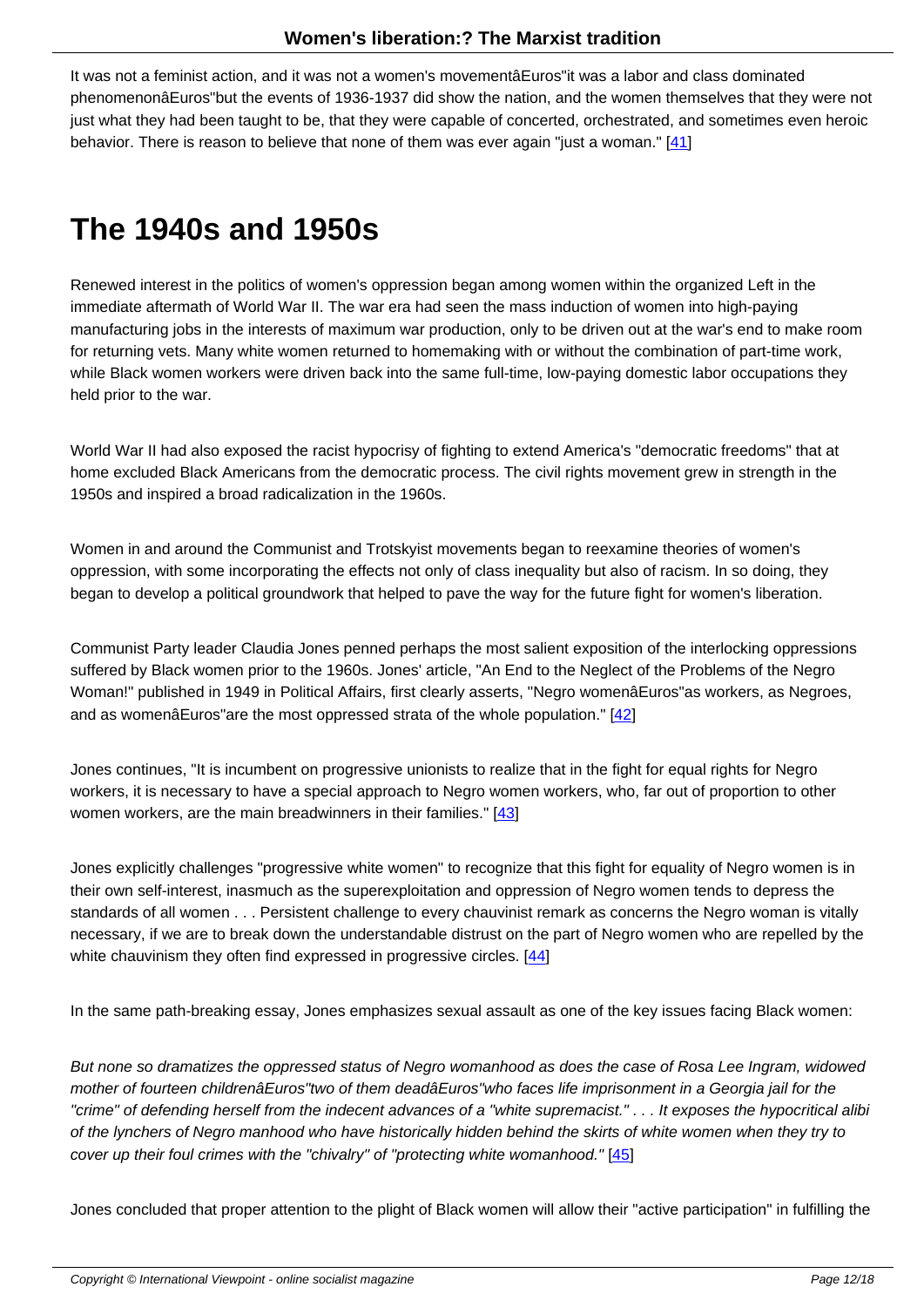"historic mission" of the "entire American working class:" "the achievement of a Socialist AmericaâEuros"the final and full guarantee of woman's emancipation." [46]

Jones was unable to continue her work within the CP, due to the US government's unrelenting political persecution. The Trinidad-born Jones was first impriso[ned](#nb46) in 1948 for her political activities and jailed three more times in the following years. She was found guilty under the terms of the Internal Security Act of 1950, banning "aliens" from Communist Party membership. She was also found guilty, along with Gurley Flynn, of "un-American activities" under the Smith Act in 1951.

In 1955 the US government deported her, but the government of Trinidad-Tobago refused to accept her. The British government agreed to accept her on "humanitarian" grounds, and she lived there until her death by massive heart attack at the age of forty-nine. While Jones continued her close involvement in the antiracist movement in Britain until her untimely death, she did not return to the theoretical work on Black women's oppression she had begun in the CP.

Other Black Communist women nevertheless continued to struggle throughout this period, campaigning for Rosa Lee Ingram and against the systematic rape of Black womenâEuros"sometimes overlapping with and supporting civil rights activists such as Rosa Parks.

Moreover, the CP began organizing local women's commissions to help encourage women's active participation in the party. This included in a number of localities women's education classes to help them prepare to take on leadership positions. These classes provided childcare and transportation to make it easier for working-class women to attend. In January 1947, for example, the Bronxville CP held a special women's dinner meetingâEuros"at which the women attendees enjoyed a lecture on "the role of women today" and discussed the problems they faced, while the men "cooked and served food, minded children, and washed dishes." [47]

During the postwar period, Trotskyist women were also engaged in revisiting the issue of women's oppression.

In 1952, then-Trotskyist Selma James coauthored the pamphlet, A Woman's Place for the Trotskyist Johnson-Forest Tendency, [48] which addressed the weight of family responsibilities shouldered by working-class women of that era. James and her coauthor used pseudonyms to protect themselves from losing their jobs in the face of anticommunist hysteria, although James nevertheless lost hers.

The pamphlet included the following passage, presaging Betty Friedan's observations in The Feminist Mystique, but with a working-class, not middle-class, wife in mind:

Even though a woman works, it is assumed from the very beginning that the main responsibility of the house is the woman's and the main job of support is the man's. The husband is to go out and support you and the children. You are to make sure that the house is clean, the children are cared for, meals are cooked, laundry is done, etc. This seems a fair way of doing things. But soon you find that the job of staying home and taking care of the house is not the same as it is painted in the movies. Housework is a never-ending job that is monotonous and repetitious. After a while doing things in the house such as ironing or getting up early to make lunches or breakfast is not something that you want to do. It is something that you have to do. [49]

In 1954, James wrote a biweekly column called "A Woman's Place" in Correspondence, the newspaper of the Johnson-Forest Tendency. In one column, "Miss Un[iver](#nb49)se," James described her experience watching the beauty contest, expressing much the same sentiment as the women's liberationists who would rally outside the Miss America pageant in 1968. James noticed, for example, "The contest was supposed to be not only for beauty, the MC kept saying. It was for poise and stature as well . . . But the most important outfit was the Catalina swimsuit in exactly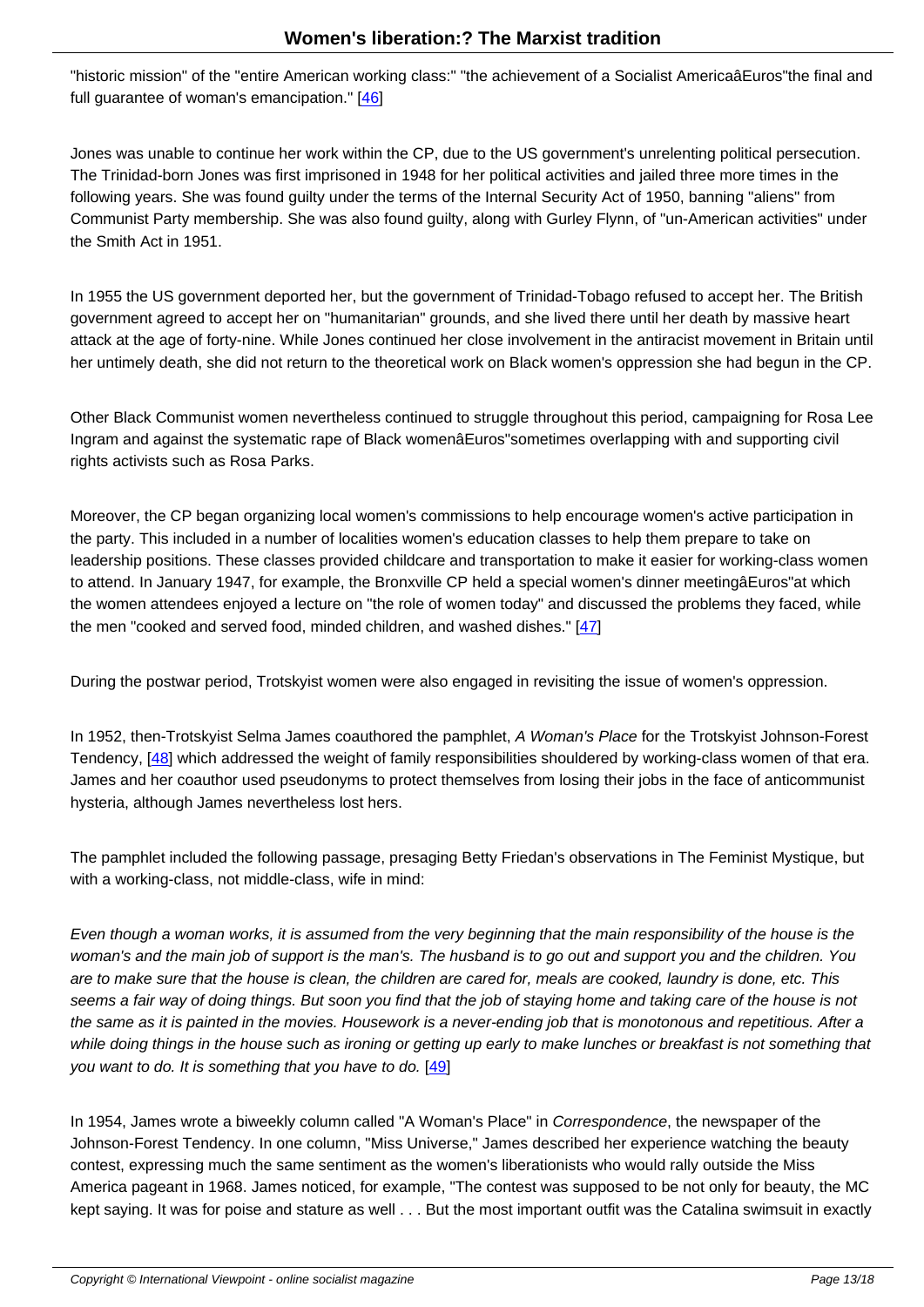James also observed that although the contest was global, the women who paraded before television and movie viewers all shared the facial features of white [Ame](#nb50)rican women: "as I watched the finals, it struck me that though the women were different types, every one of them looked the same . . . Of course, there was a âEurosÜtype' that wasn't represented at all. There was not one Negro woman in the beauty contest." [51]

Also in 1954, Evelyn Reed of the Socialist Workers Party (US), who frequently addressed women's oppression in the pages of Fourth International, argued women's responsibilities as mothers a[re a](#nb51)ssumed to make them inferior to men in all aspects of life:

It is set forth as an . . . immutable axiom that women are socially inferior because they are naturally inferior to men. And what is the proof? They are the mothers! Nature, it is claimed, has condemned the female sex to an inferior status . . . It is not nature, but class society, which robbed women of their right to participate in the higher functions of society and placed the primary emphasis upon their animal functions of maternity. And this robbery was perpetrated through a two-fold myth. On the one side, motherhood is represented as a biological affliction arising out of the maternal organs of women. Alongside this vulgar materialism, motherhood is represented as being something almost mystical. To console women for their status as second-class citizens, mothers are sanctified, endowed with halos and blessed with special "instincts," feelings and knowledge forever beyond the comprehension of men. Sanctity and degradation are simply two sides of the same coin of the social robbery of women under class society. [52]

As historian Kate Weigand argued, "although the women's movement of the 1960s and 1970s differed in many ways from what came before it, the movement did not emerge as a fully-developed entity in the mid-1960s. R[ath](#nb52)er, second-wave feminists built upon the work of various groups that preceded them, including the work of women who inspired and were inspired by the Old Left's efforts to take women's issues seriously after 1945." [53]

In 1983, Black feminist and scholar Barbara Smith acknowledged in particular the influence of playwright Lorraine Hansberry for her early advocacy of lesbian sexuality. Hansberry, best known for authoring the a[ccla](#nb53)imed A Raisin in the Sun at the young age of twenty-seven was also a left activist and Black feminist thinker. In 1957, the same year she completed A Raisin in the Sun, Hansberry joined the Daughters of Bilitis, the first lesbian organization in the US. She contributed a series of letters to its publication, The Ladder,signing them only with the initials "L. H." to protect her privacy.

In the introduction to her book, Home Girls: A Black Feminist Anthology, [54] Smith quotes one of Hansberry's letters:

It is about time that "half the human race" had something to say about the nature of its existence. OtherwiseâEuros"without revised basic thinkingâEuros"the woman intelle[ctu](#nb54)al is likely to find herself trying to draw conclusionsâEuros"moral conclusionsâEuros" based on acceptance of a social moral superstructure that has never admitted to the equality of women and is therefore immoral itself. As per marriage, as per sexual practices, as per the rearing of children, etc. In this kind of work there may women to emerge who will be able to formulate a new and possible concept that homosexual persecution and condemnation has at its roots not only social ignorance, but a philosophically active antifeminist dogma. [55]

Smith commented, "I would like a lot more people to be aware that Lorraine Hansberry, one of our most respected artists and thinkers, was asking in a lesbia[n c](#nb55)ontext some of the same questions we are asking today, and for which we have been so maligned." [56]

Some women from the 1950s "Old Left" became participants in and theorists of the women's liberation movements in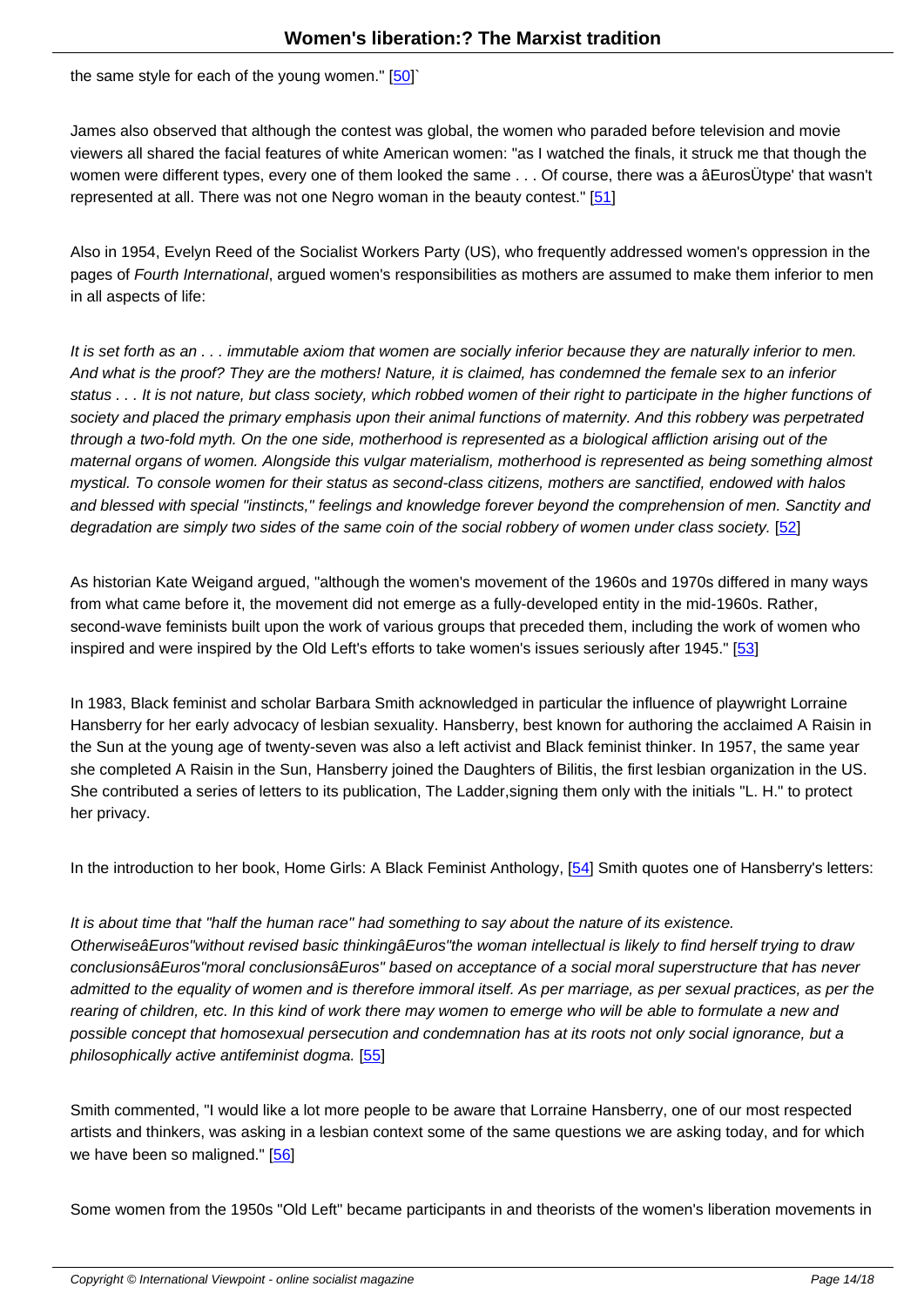the 1960s and 1970s. Gerda Lerner, for example, who was active around the CP in the 1940s and 1950s, emerged as an eloquent women's studies scholar who also championed the struggles of Black women against racial inequality. Selma James, after leaving the Trotskyist movement, went on to play a key role in theorizing women's domestic labor and founding the Wages for Housework campaign.

In 1970, Evelyn Reed used Engels' Origin of the Family, Private Property and the State for an outline of her argument, postulating that upon the rise of capitalism:

Women were then given two dismal alternatives. They could either seek a husband as provider and be penned up thereafter as housewives in city tenements or apartments to raise the next generation of wage slaves. Or the poorest and most unfortunate could go as marginal workers into the mills and factories (along with the children) and be sweated as the most downtrodden and underpaid section of the labor force. [57]

Like many socialist feminists, Reed distinguished between the reproductive roles of ruling-class vs. working-class families for the owners of the means of production: ruling-class families repr[odu](#nb57)ce generational wealth through inheritance, while working-class families serve to reproduce labor power.

In the same article, Reed also challenged those from other political tendencies "who say they are Marxists but refuse to acknowledge that women have to lead and organize their own independent struggle for emancipation, just as they cannot understand why Blacks must do the same." Here, she first addresses socialists who mistakenly believe that independent organizations of the oppressed pose a threat to working-class unity, which ultimately requires "the combined anti-capitalist offensive of the whole working class" to win a socialist society.

She also notes that the struggle will have to continue after the revolution to fully achieve women's liberation. As she argues,

The reason is that no segment of society which has been subjected to oppression, whether it consists of Third World people or of women, can delegate the leadership and promotion of their fight for freedom to other forcesâEuros"even though other forces can act as their allies . . . The maxim of the Irish revolutionistsâEuros""who would be free themselves must strike the blow"âEuros"fully applies to the cause of women's liberation. Women must themselves strike the blows to gain their freedom. And this holds true after the anti-capitalist revolution triumphs as well as before. [58]

Thus, many Marxists arrived at roughly the same theoretical starting point as many socialist-feminists by the late 1960s a[nd](#nb58) early 1970sâEuros"and shared the same goal: using Marxist theory to better understand women's unpaid labor inside the family and its connection to women's oppression as a whole within capitalist society.

Source: **International Socialist Review** No 93.

[1] Quoted in Barbara Evans Clements, Bolshevik Feminist: The Life of Aleksandra Kollontai (Bloomington: University of Indiana Press, 1979), 155.

[[2](#nh1)] See Sharon Smith, "Theorizing women's oppression - Part 1: Domestic labor and women's oppression," International Socialist Review 88, March 2013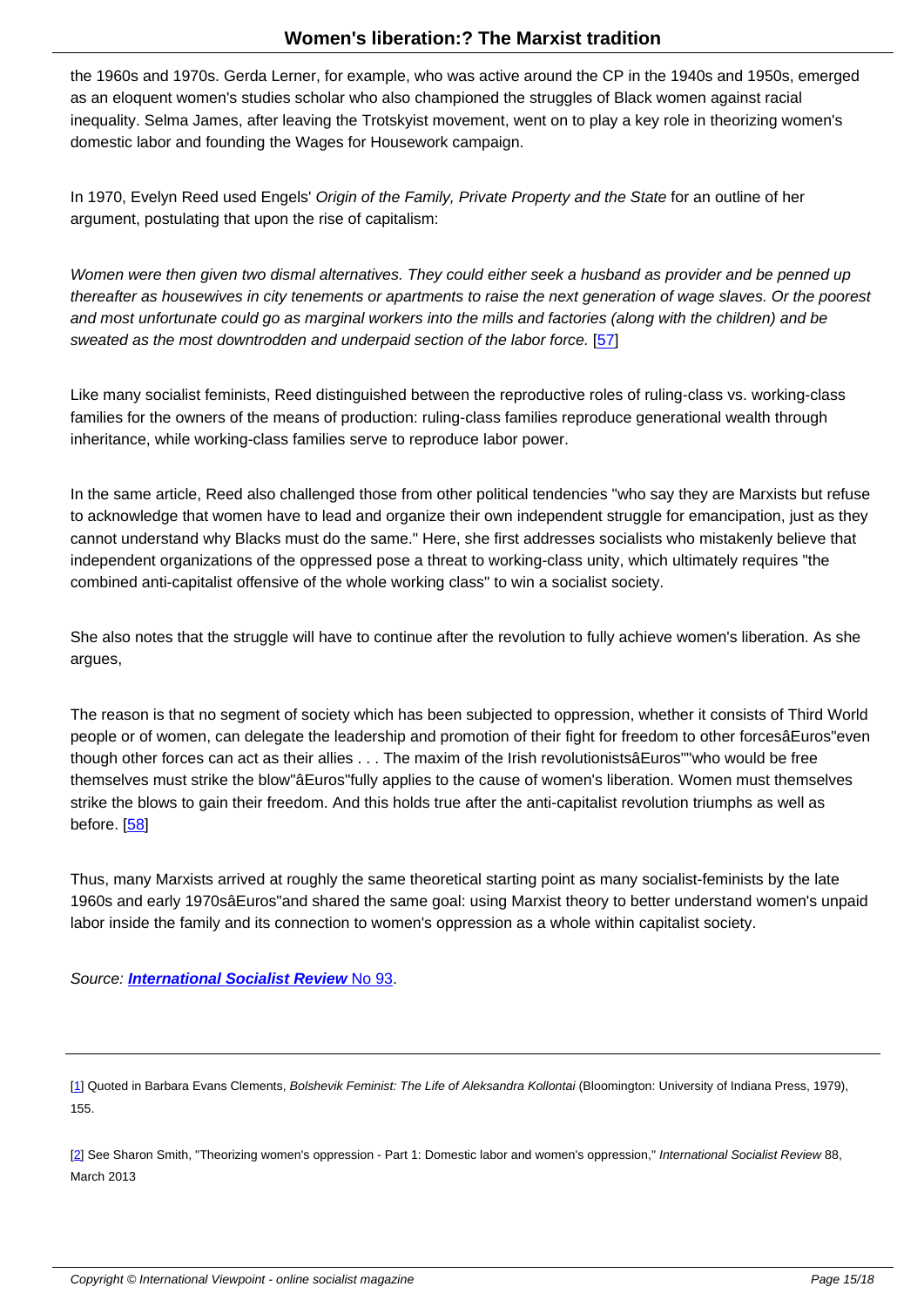**S** Karl Marx and Frederick Engels, <mark>M</mark>

[4] Hal Draper, "The Principle of Self-Emancipation in Marx and Engels," Socialist Register 1971, 81-109,.

[5] Leon Trotsky, "Against Bureaucracy, Progressive And Unprogressive," Problems of Life (Methuen 1924).

[6] Richard Stites, The Women's Liberation Movement in Russia: Feminism, Nihilism and Bolshevism 1860-1930 (Princeton, NJ: Princeton [Un](#nh5)iversity Press, 1978), 282.

[[7](#nh6)] Hal Draper and Anne G. Lipow, "Marxist Women versus Bourgeois Feminism," Socialist Register 1976, 179-226..

[8] August Bebel 1879/1910, *Woman and Socialism*, chapter XV.

[9] Draper and Lipow, op cit.

[10] Clara Zetkin, "Social-Democracy & Woman Suffrage" (1906)

[11] Alix Holt, Selected Writings of Alexandra Kollontai (Westport: Lawrence Hill & Co., 1977), 59.

[12] Ibid

[13] Clara Zetkin, "Only in Conjunction With the Proletarian Woman Will Socialism Be Victorious," Speech at the Party Congress of the Social [Dem](#nh12)ocratic Party of Germany, Gotha, October 16th, 1896, Berlin, in Philip Foner, ed., Clara Zetkin: Selected Writings, International Publishers,

[[14](#nh13)] Ibid...

 $[15]$  Ibid...

[16] Ibid

[17] Crista DeLuzio, ed., Women's Rights: People and Perspectives (ABC-CLIO/Greenwood, 2009), 105.

[18] Ibid 106.

[19] Ann Schofield, "Rebel Girls And Union Maids: The Woman Question in the Journals of the AFL and IWW, 1905-1920", Feminist Studies 9, no. [2 \(S](#nh18)ummer 1983), 338.

[[20](#nh19)] Ibid ] At the same time, IWW organizers were outspoken in fighting for working women's equality. The IWW made a point of encouraging women to take on leadership roles in strikes and other struggles, with tremendous success in the 1912 Lawrence textile strike. Flynn argued, "The IWW has been accused of putting the women in the front. The truth is the IWW does not keep them at the back, and they go to the f[ron](#nh20)t."[[Meredith Tax, The Rising of the Women: Feminist Solidarity and Class Conflict, 1880-1917 (University of Illinois Press, 1980), 256.

[21] Robin Blackburn, ed., An Unfinished Revolution: Karl Marx and Abraham Lincoln (London: Verso Books, 2011), 251-52.

[22] Ira Kipnis, The American Socialist Movement 1897-1912, Haymarket Books, 2005, 278-79.

[23] Ibid. 268.] As historian Ira Kipnis remarked, however, "women socialists seem to have carried on the fight for equal rights with little aid from t[he](#nh22) male members of the party." [[Ibid. 265.

[[24](#nh23)] Diane Feeley, "Antoinette Konikow: Marxist and Feminist," in Paul LeBlanc, ed., Revolutionary Traditions of American Trotskyism (New York,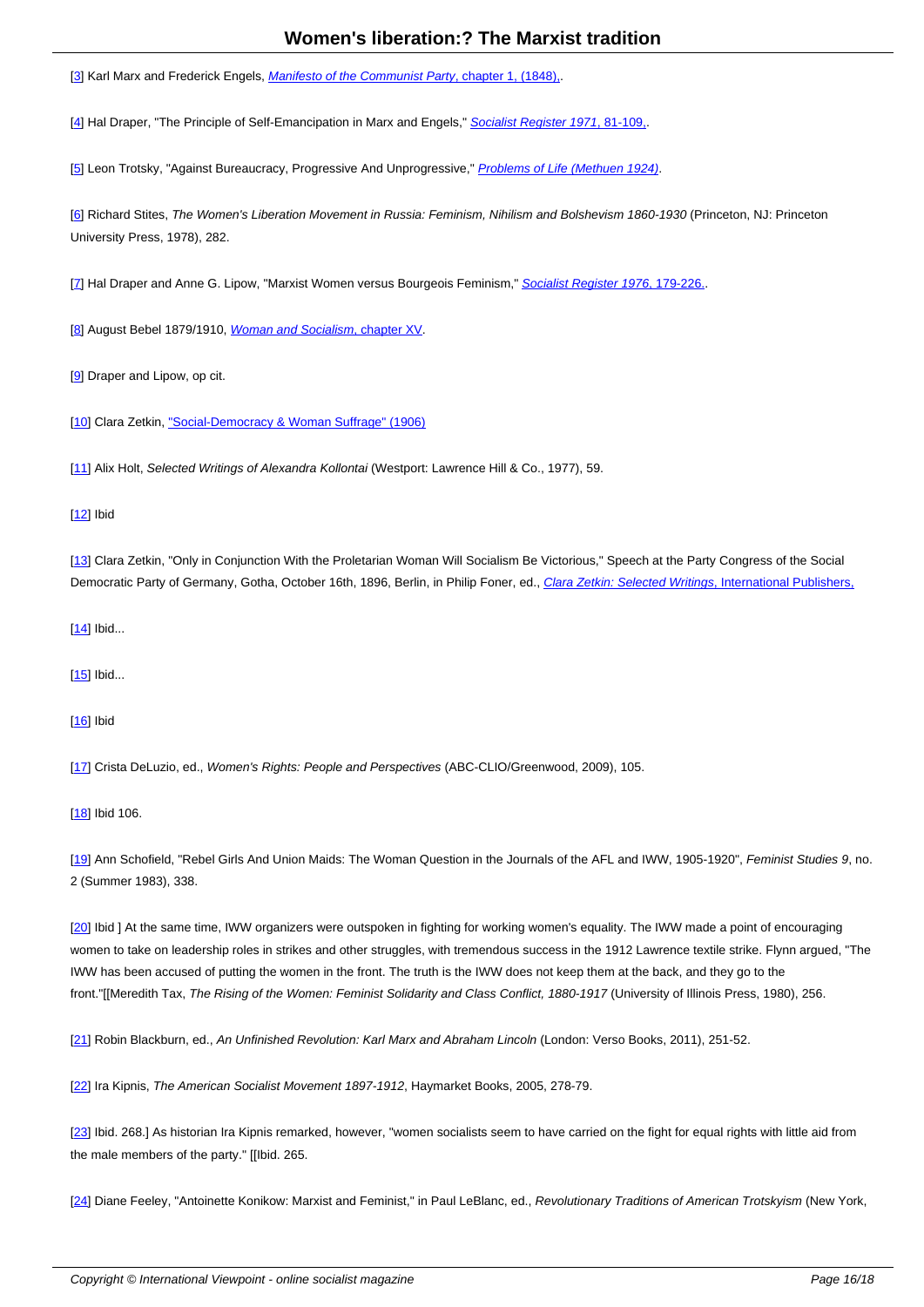$N$ , 1988), 5. Reprinted from *International* Socialist Review 33 (January 1972), 19-23.

[25] Ibid.

[26] Ibid 6

[27] See Tax, op cit.

[28] Tax, 232.

[29] Stites; quoted in Noel Halifax, Out, Proud and Fighting (London: Socialist Workers Party, 1988), 17.

[30] Quotes in J. Lauritson and D. Norsad, The Early Homosexual Rights Movement 1864-1935 (New York, 1974); cited in Noel Halifax, Out, [Pro](#nh29)ud and Fighting (London, 1988), 17.

[[31](#nh30)] V. I. Lenin, Speech at the Working Women's Congress, Moscow, 1919, Lenin's Collected Works, 4th English Edition, (Moscow: Progress Publishers, 1965), Volume 30, 40-46,.

[[32](#nh31)] Clara Zetkin, "Lenin on the Women's Question" (An Interview with Lenin on the Woman Question in 1920),.

[33] Leon Trotsky, "From the Old Family to the New," Pravda (July 1923).

[34] Janice Hassett, "Never Again Just A Woman: Women of the Auxiliary and Emergency Brigade in the General Motors Sit-Down Strike of [193](#nh33)7," from the American Socialist Collection of Sol [Dollinger, March 11,](http://www.marxists.org/archive/trotsky/women/life/23_07_13.htm) 1994.

[[35](#nh34)] Ibid.

[36] Ibid.

[37] Ibid.

[38] Erik S. McDuffie, Sojourning for Freedom: Black Women, American Communism, and the Making of Black Left Feminism (Duke University [Pre](#nh37)ss, 2011), 1.

[[39](#nh38)] Ibid 1.

[40] Ibid 79.

[41] Janice Hassett, op cit. 43

[42] Beverly Guy-Sheftall (ed.), Words of Fire: An Anthology of African-American Feminist Thought (NY: The New Press, 1995), 109.

[43] Ibid 115...

[44] Ibid 117

[45] Ibid. p119-120.

[46] Ibid 120.